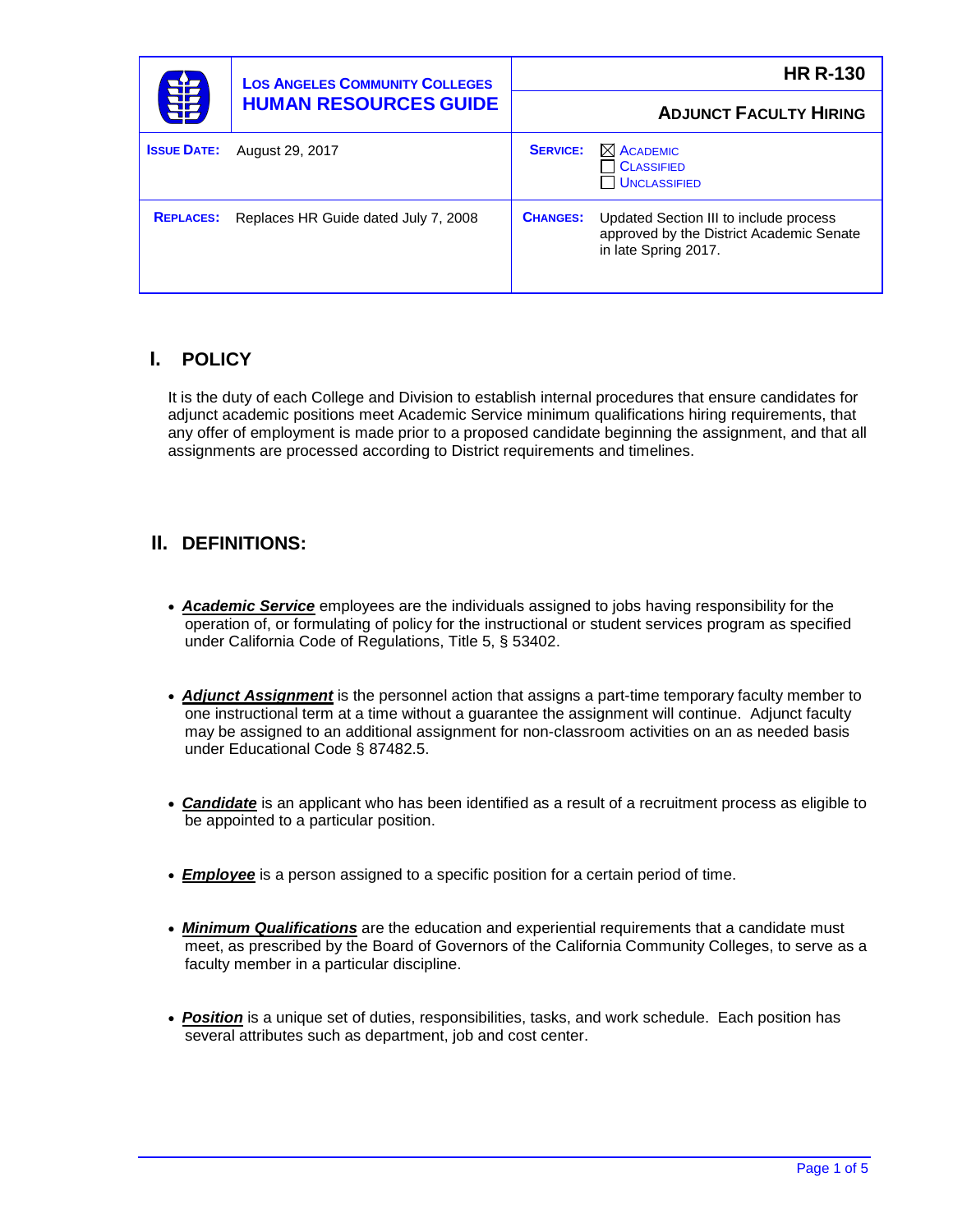## **III. REQUIREMENTS**

### **A. Adjunct Pool**

The District's established pool refers to a group of applications that have been submitted by applicants to the LACCD Part-Time (adjunct) Faculty Employment portal. The pool shall be considered for each part-time vacancy or possible future vacancy within a twelve month period and includes all currently and previously employed adjunct faculty (internal candidates) and all applicants who have never been employed as adjunct faculty by any college in the LACCD (external candidates). To be entered into the pool, all applicants meet Minimum Qualifications (MQ) or the equivalent for the discipline in which they are seeking to teach and must have submitted a *complete* adjunct application. Part of the application will include a check box so faculty can indicate if they are already working in the District and another check box so faculty can indicate the college or colleges at which they would consider working.

An adequate pool is one that contains three or more candidates who meet Minimum Qualifications or the equivalent. The LACCD Human Resources Department (HR) shall keep applications from all candidates on file for a minimum of one year and will annually notify all candidates to request an update of their information should they wish to remain in the pool. Department chairs will be granted access to the pool on an as-needed basis. Adjunct faculty who are already employed at one or more colleges in the District may be hired at another college within the District without going through an interview, although it is recommended that such an interview is conducted.

### **B. Selection Committee**

A selection committee must form when applicants new to the District are considered for an assignment. This ensures that more than one faculty member takes part in the interview process to select new faculty members. The division or department chair or his/her designee serves as the committee chair and selects at least one additional faculty member in the discipline to serve. If no other faculty in the discipline at the college are available to serve on the committee, then the chair of the committee may take the following progressive steps to fill the committee vacancy:

- (1) Seek out a colleague in the discipline from another campus in the district,
- (2) A colleague on campus in a related discipline, or
- (3) A colleague in the discipline from a college outside the district.

Committee members must be contract or regular faculty full time. The supervising dean of the department shall be invited to attend the adjunct selection committee meetings as an active contributor to the process and a non-voting member. The unavailability of the dean shall not prevent the selection process from moving forward. It is strongly recommended that an EEO representative, possibly from the same department, be present as a non-voting member. Furthermore, all committee members must have participated in EEO hiring committee training or EEO rep training within the previous three years. Other faculty members may be added to the committee as non-voting resources with the approval of the committee chair. The composition of the selection committee is reported to the supervising dean. All members of the committee will review the applications and transcripts for appropriate minimum qualifications.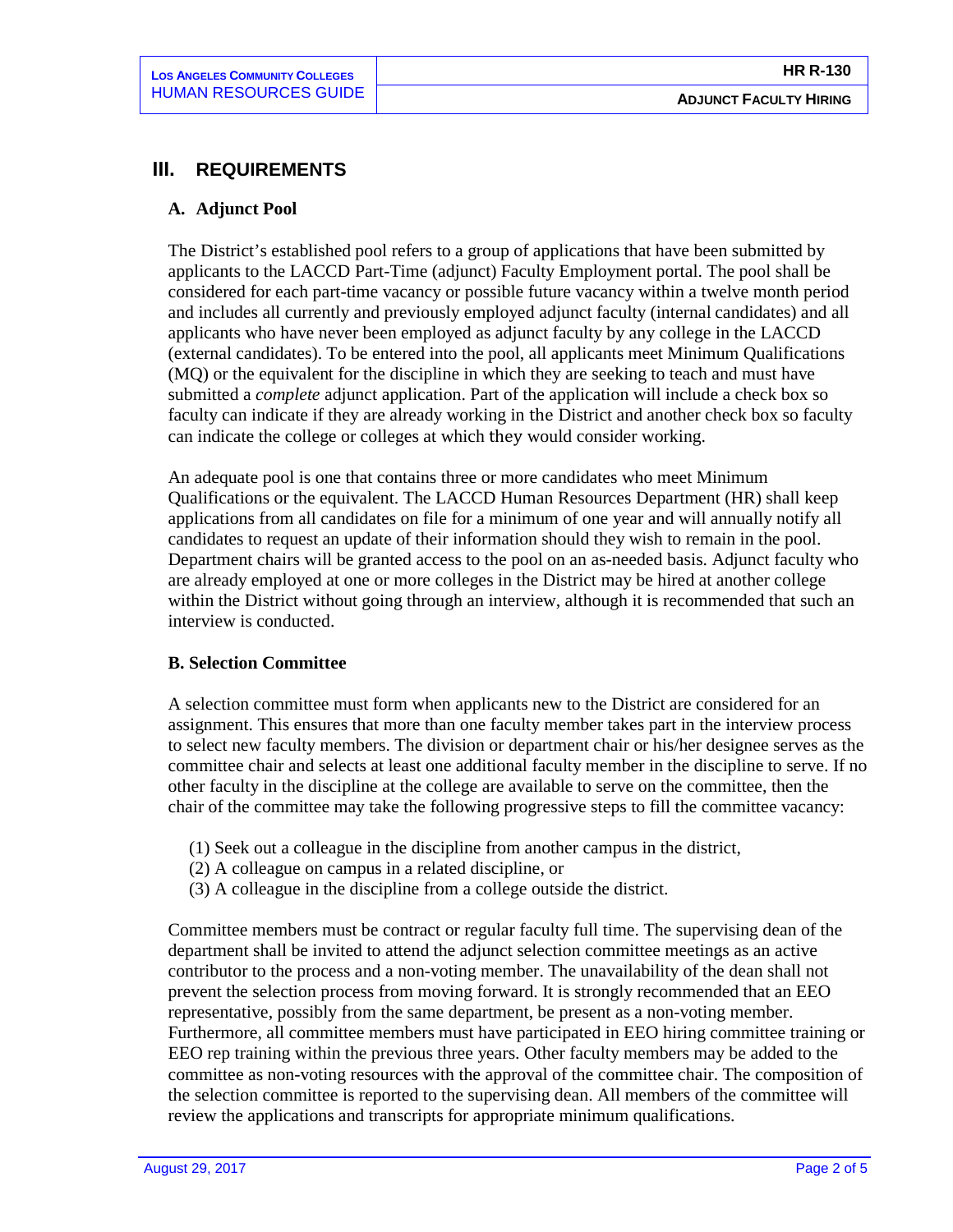## **C. The Committee Chair Responsibilities:**

1. Guides the selection committee through the adjunct faculty hiring procedure according to the guidelines as presented in this document.

2. Facilitates committee discussions.

3. Facilitates the review of applications for minimum qualifications.

4. Leads committee dialog about handling of incomplete applications, paying special attention to equivalency, and the handling of extraneous application materials that were not specifically requested.

5. Coordinates the screening process, schedules committee meetings, manages the logistics of the process (rooms, times, dates), and facilitates the development of questions demonstration topics. 6. Informs the appropriate administrator of the committee's decision to send a candidate's name forward so that HR can confirm the candidate meets MQs.

7. When HR confirms the MQs have been met, contacts the top candidate to inform him/her of the committee's decision to offer him/her an assignment and sets up an orientation meeting with the candidate.

8. Via emails, informs remaining interviewees of the decision.

9. Performs all other committee duties as outlined in the "Selection Committee Members' Responsibilities" section below.

## **D. The Selection Committee Members' Responsibilities:**

1. Work in partnership with the other participants throughout the process and at its conclusion to reinforce the importance of confidentiality, fairness, understanding individual biases, eliminating unlawful bias, equal employment opportunity, and respect and sensitivity to all cultures, language groups, genders, and other protected classes under the law.

2. Sign confidentiality agreement for selection committee members and comply with its guidelines.

3. Screen applications and participate in the process to select interviewees.

4. Attend all interviews, rate interviewees, and participate in dialog to select the top candidate.

5. Act as agents of the District and obey all laws and regulations related to hiring processes.

6. Observe and monitor the interview/selection process for compliance with district hiring procedures and equal opportunity laws to provide a fair and impartial process.

7. Alert the chair and vice president of any concerns regarding confidentiality, bias, or fairness.

### **E. Prior to the Interview**

The committee is not required to review incomplete applications. The committee shall review and rate complete applications using a rating form developed by the committee. The size and complexity of the rating form shall depend on the number of applications and the discretion of the committee. A minimum rating form that consists of rating categories for sensitivity to diversity and the overall quality of the applicant is available from HR. More complex rating forms could identify categories for work experience, education, training, experience working with diverse groups, etc. The committee shall meet as a group to discuss the candidates' qualifications. The discussion shall be strictly confined to each candidate's qualifications and serves to ensure that no candidate is overlooked by committee members who may have missed important qualifications of a candidate during their individual review. The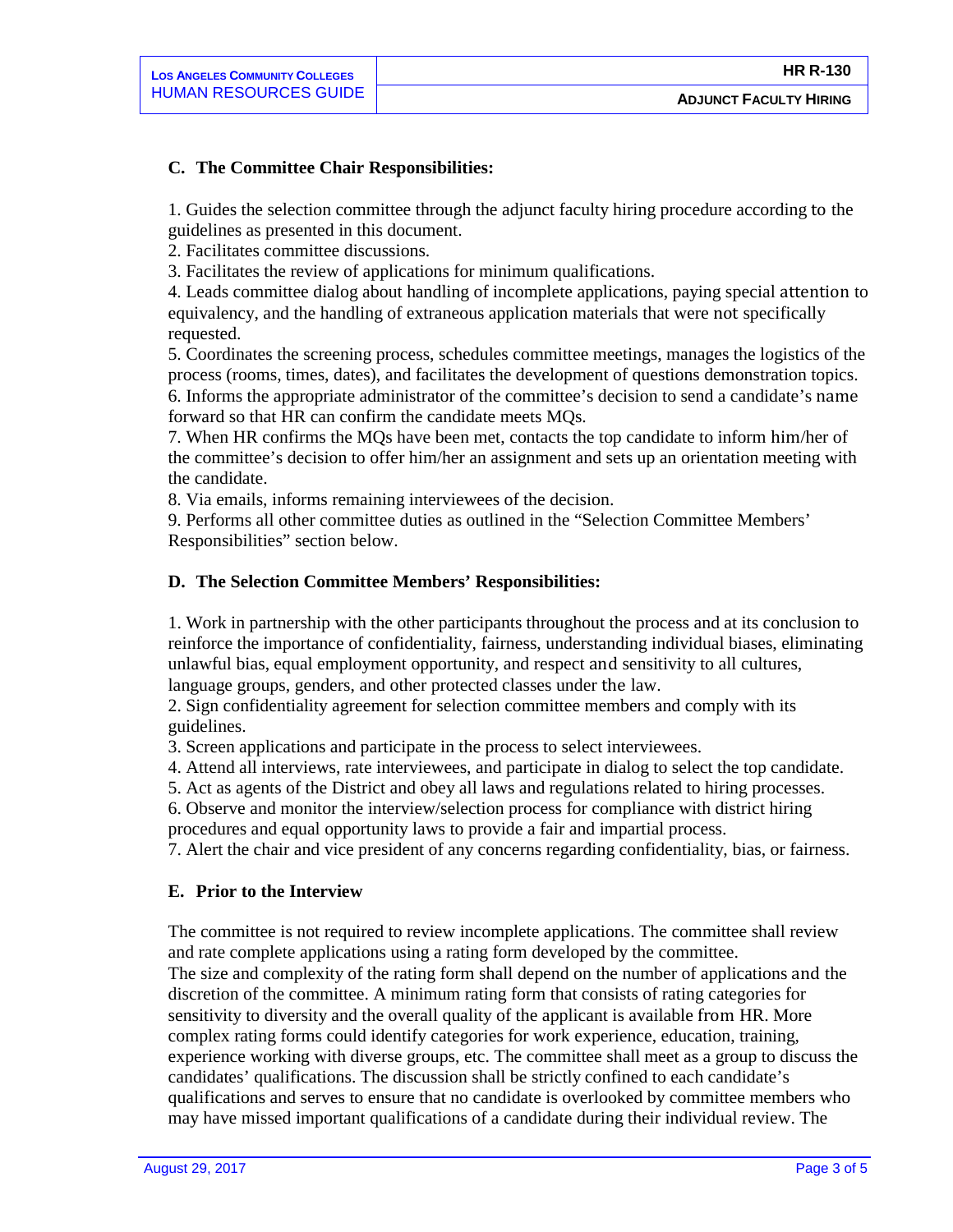committee will invite the number of candidates that ensures the most qualified group of applicants is interviewed. There is no minimum or maximum number of candidates who must be invited to interview. When deciding who to interview, the committee shall err on the side of inclusiveness.

## **F. Interviews**

The committee chair shall invite selected applicants for an interview. The same questions must be asked of each applicant, and each applicant must be rated on the same criteria. HR, the supervising dean, or the committee chair may provide a list of example questions that serve as a starting point for committees to develop their own questions to ask each interviewee. Follow up questions that serve to clarify responses or probe further into answers are encouraged. Each committee member shall individually rate candidate responses to each of the interview questions.

Teaching positions may require a teaching demonstration during the interview process. Committees for non-teaching positions may decide to require a demonstration showing how the applicant would provide appropriate services such as a counseling session. Instructions for the demonstration shall be given to the applicant at the time he/she is invited to interview. The instructions should specify the topic to be taught or service to be provided, the kinds of student who will be the intended audience, and the kinds of technology that are available. If a demonstration is conducted, each committee member shall rate the demonstration as part of the evaluation.

## **G. Reference Checks**

The committee chair or designee or supervising dean is strongly encouraged to conduct reference checks, including former employers. Reference checks shall be limited to position-related criteria.

## **H. Finalizing the Selection**

The committee considers all of the information it has collected and then selects a finalist. The committee chair and supervising dean complete LACCD Form HR R-130N, attaching the original transcripts and verification of experience. After obtaining final approval signature from the vice president, the documents are submitted to the local campus personnel office for transmittal to ESC-HR.

At the completion of the process, all of the committee's paperwork, including paper screening forms and interview rating forms, are turned in to the supervising dean and kept on file.

## **I. Emergency Hire Procedures**

In the event that, as determined by the committee, there are no district applicants or there is an inadequate pool, or no suitable candidate has been found within the pool, or if the vacancy and subsequent need to hire a new adjunct faculty member is the result of an emergency (i.e. loss of instructor, added course section, etc.), and the time to conduct formal interviews/find a suitable